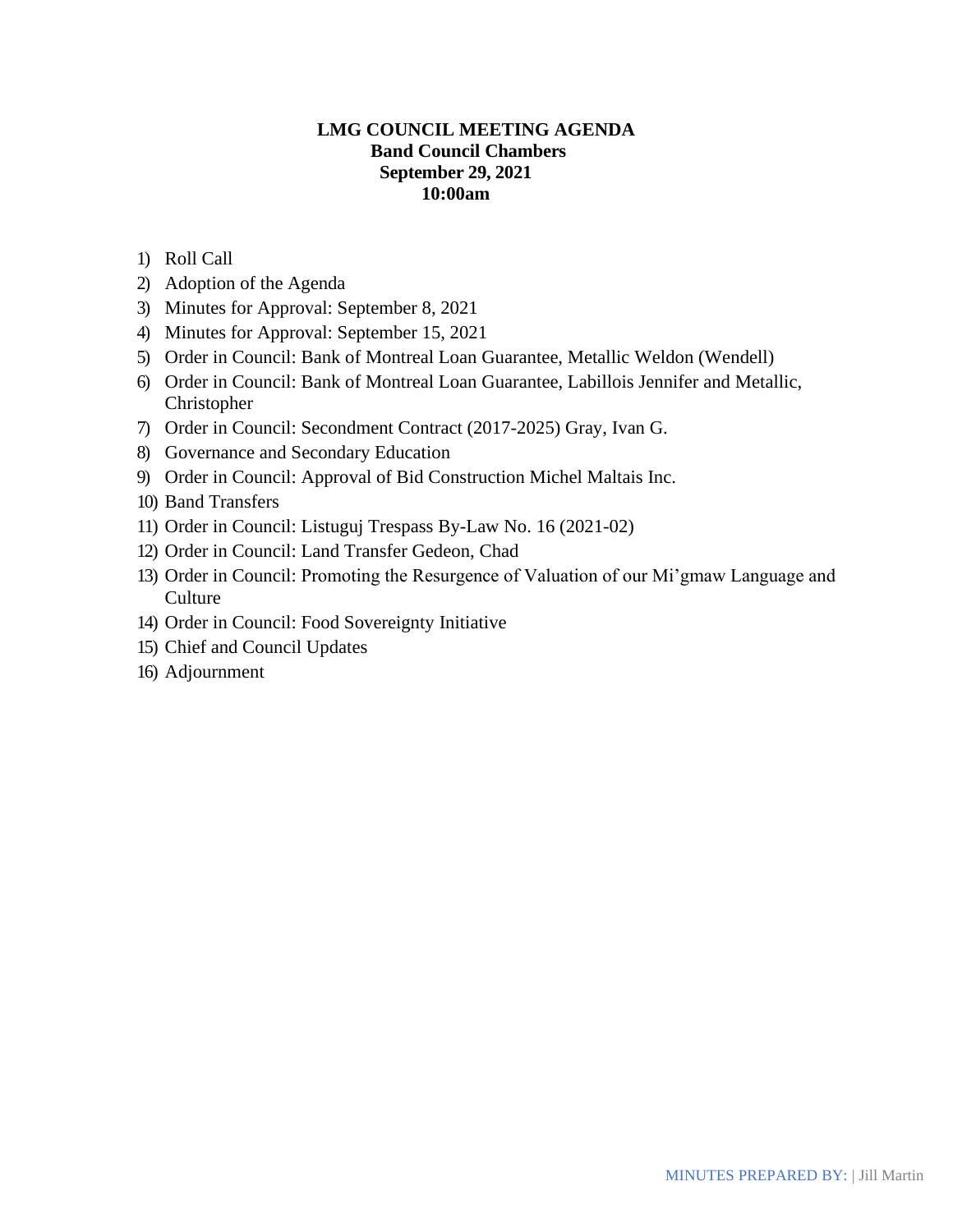## **1. Roll Call**

## **LMG COUNCIL ATTENDEES:**

Chief Darcy Gray Councillor Ali Barnaby Councillor Annette Barnaby Councillor Brian Caplin Jr. (Sick) Councillor Chad Gedeon Councillor Gordon Isaac Jr. (Zoom) Councillor Dr. Cathy Martin Councillor George Martin Councillor Kevin Methot (Zoom) Councillor Sky Metallic (Zoom) Councillor Wendell Metallic Councillor Alexander Morrison (Zoom) Councillor Sheila Swasson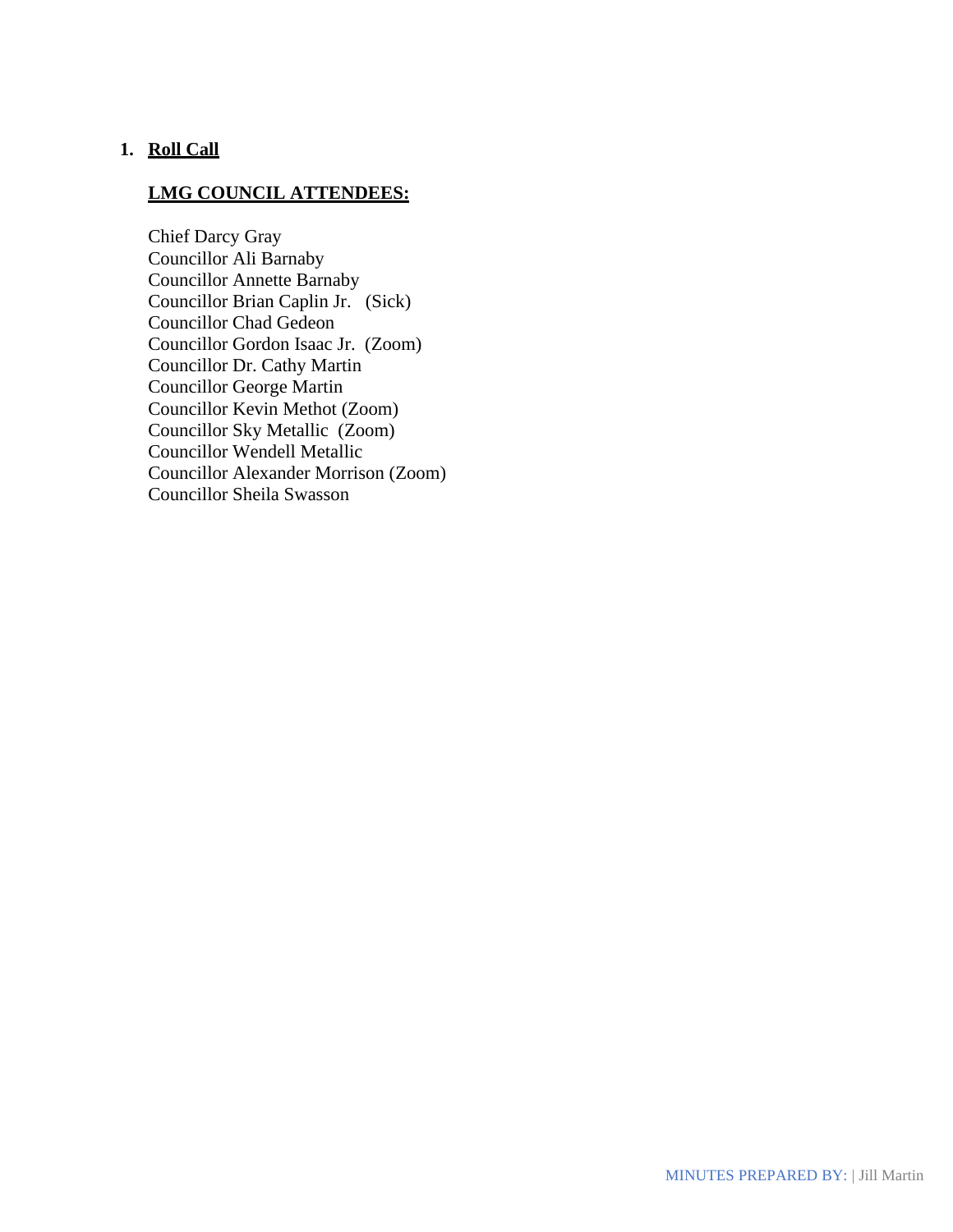### **2. Agenda Review**

Chief and Council made a motion to approve the Agenda for September 29, 2021.

Moved: Councillor Annette Barnaby Second: Councillor Wendell Metallic Passed

### **3. Minutes for Approval: September 8, 2021**

Chief and Council made a motion to approve the Minutes for September 8, 2021.

Moved: Councillor Wendell Metallic Second: Councillor Annette Barnaby Abstain: Councillor Chad Gedeon Passed

## **4. Minutes for Approval: September 15, 2021**

Chief and Council made a motion to approve the Minutes for September 15, 2021.

Moved: Councillor Chad Gedeon Second: Councillor Wendell Metallic Abstain: Councillor George Martin Passed

### **5. Order in Council: Bank of Montreal Loan Guarantee Metallic, Weldon (Wendell)**

Chief and Council made a motion to approve the Order in Council: Bank of Montreal Loan Guarantee Metallic, Wendell.

Note: Councillor Wendell Metallic stepped out due to conflict of interest.

Moved: Councillor Chad Gedeon Second: Councillor Annette Barnaby Passed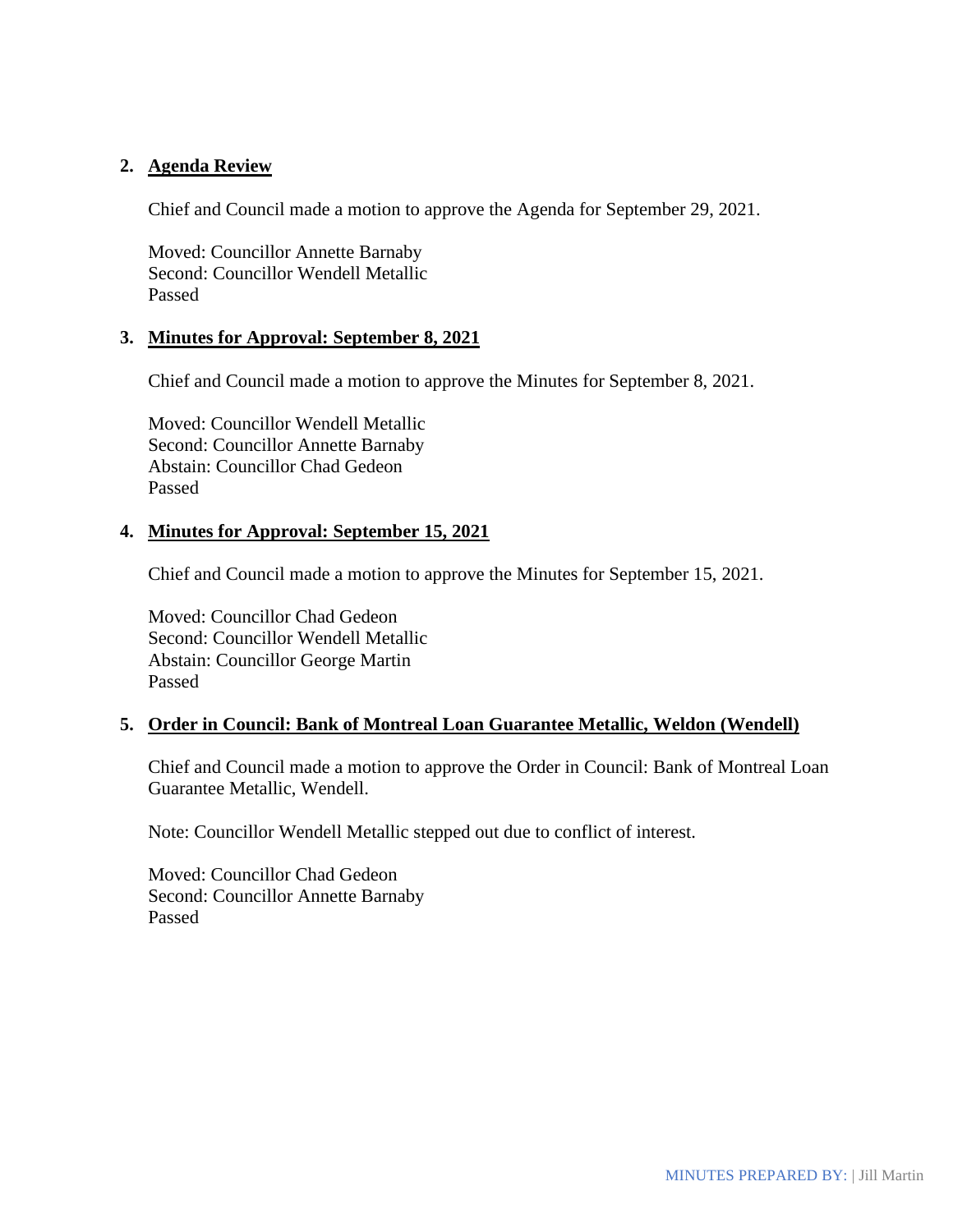# **6. Order in Council: Bank of Montreal Loan Guarantee Labillois, Jennifer and Metallic, Christopher**

Chief and Council made a motion to approve the Order in Council: Bank of Montreal Loan Guarantee Metallic-Labillois Jennifer and Metallic, Christopher.

Moved: Councillor Chad Gedeon Second: Councillor George Martin Passed

### **7. Order in Council: Ivan Gray Contract**

Chief stepped out of the Council meeting due to conflict of interest. Council made a motion to have Councillor Chad Gedeon as temporary chair.

Moved: Councillor Sheila Swasson Second: Councillor George Martin Passed

Chief and Council made a motion to approve the Order in Council: Secondment Contract (2017-2025) GRAY, Ivan C.

Moved: Councillor Annette Barnaby Second: Councillor Sky Metallic Abstain: Councillor Alexander Morrison, Councillor George Martin Passed

### **8. Governance and Secondary Education**

Lorna Sook, Director of Education and Tammy Barnaby, Assistant Director of Education spoke to Council in regard to the Governance and Secondary Education.

Chief and Council made a motion to approve the proposed bid in the amount of \$80,000.00 for Firelight Research Inc. to provide community engagement on education governance model and secondary educations—related on to education governances' models and secondary education along with an accreditation study.

Moved: Councillor Annette Barnaby Second: Councillor Chad Gedeon Passed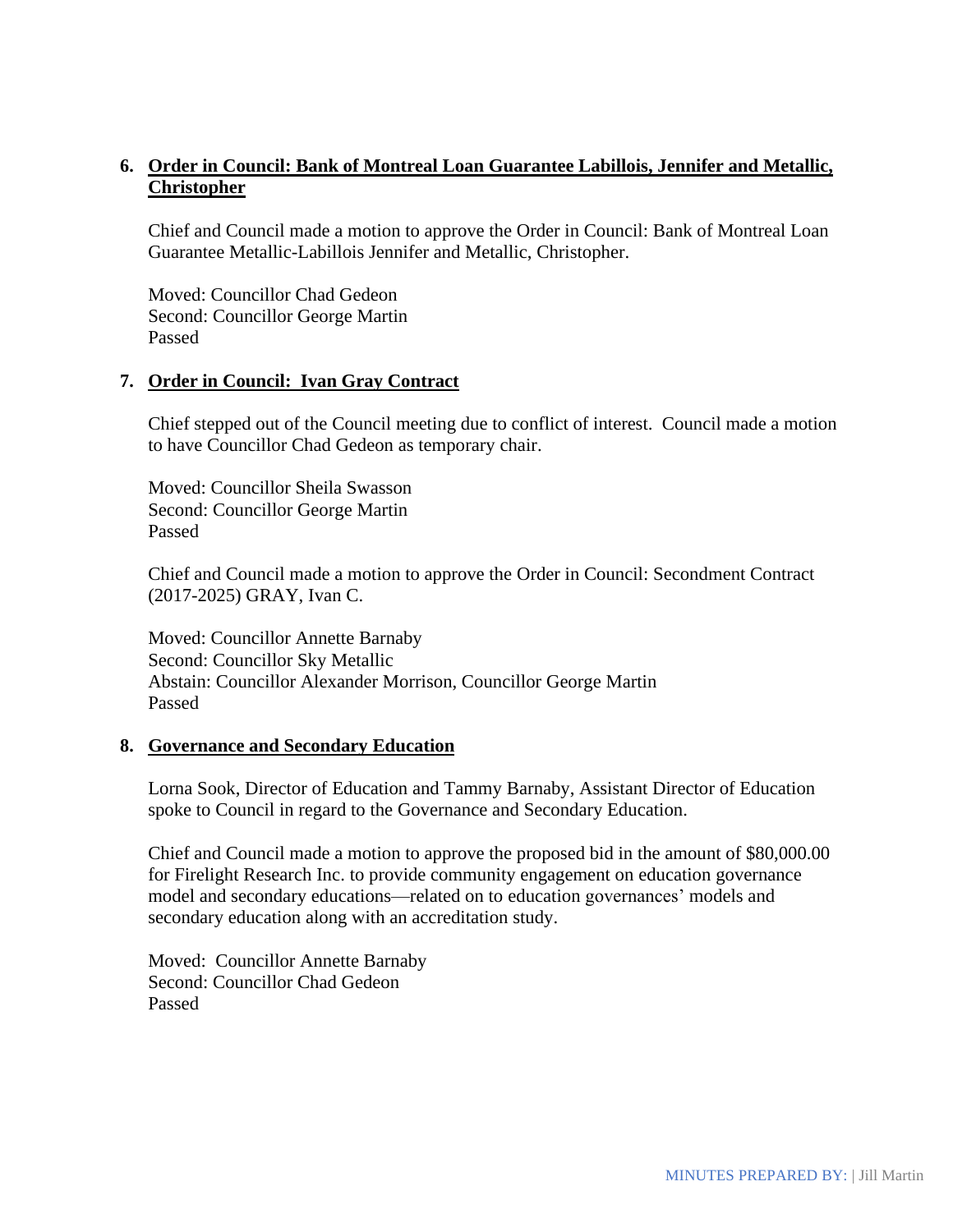### **9. Order in Council: Approval of Bid Construction Michel Maltais Inc.**

Chief and Council made a motion to approve the Order in Council: Approval of Bid Construction Michel Maltais Inc. for the AGS Soccer Field.

Moved: Councillor Chad Gedeon Second: Councillor Gordon Isaac Jr. Passed

### **10. Band Transfer Requests**

Chief and Council tabled the discussion until there are all documentations are received.

#### **11. Order in Council: Listuguj Trespass By-Law No. 16 (2021-02)**

Chief and Council made a motion to approve the Order in Council: Listuguj Trespass By-Law No. 16 (2021-02).

Moved: Councillor Annette Barnaby Second: Councillor Wendell Metallic Passed

### **12. Order in Council: Land Transfer- Gedeon, Chad**

Chief and Council made a motion to approve the Order in Council: Land Transfer- Gedeon, Chad who has completed his housing financial obligations.

Moved: Councillor Wendell Metallic Second: Councillor Sheila Swasson Passed

## **13. Order in Council: Promoting the Resurgence of Valuation of our Mi'gmaw Language and Culture**

Chief and Council made a motion to approve the Order in Council: Promoting the Resurgence of Valuation of our Mi'gmaw Language and Culture. LMG will be putting an application in with the Minister Culture and Communication Quebec to seek funding for the promotion of Language and Culture.

Moved: Councillor George Martin Second: Councillor Chad Gedeon Passed